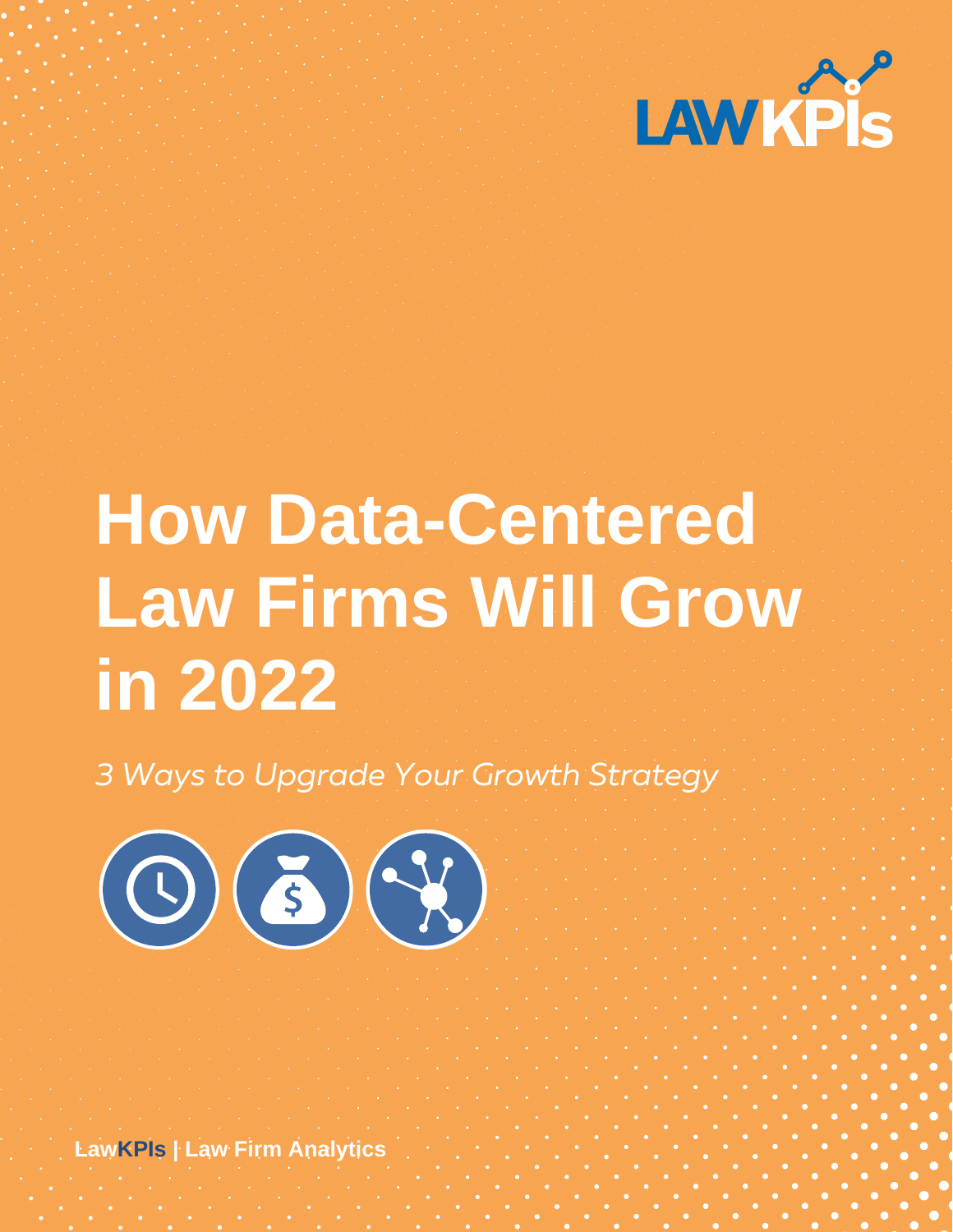

### **The Power of Data-Centered Law Firms**



Based on data from the last few years, firms that effectively harness the power of data see better results in growth, efficiency and profitability.

To upgrade to a desired result, it's no secret that you have to make incremental upgrades to get there. So wherever your firm is in the process of adopting technology and data analytics, these three strategies will advance your progress toward success in 2022.

## **Upgrade Your Mindset From Challenge to Opportunity 1**

Very few people see themselves as having a negative outlook or perspective. Yet "change" is one of the most difficult things the majority of people struggle with. And when an entire industry is in disruption mode, it can be hard not to get stuck.

In her [book](https://hbr.org/search?term=carol%20dweck&search_type=search-all) **Mindset: The New [Psychology](https://hbr.org/search?term=carol%20dweck&search_type=search-all) of Success,** Carol [Dweck,](https://hbr.org/search?term=carol%20dweck&search_type=search-all) a Stanford University Professor of Psychology, differentiated between those with a growth mindset and those with a fixed mindset. From an individual perspective, people with growth mindsets believe that with the right inputs (training, guidance, and tools), their talents can be developed. Those with fixed mindsets believe they either "have it" or they don't. [\(Source\)](https://hbr.org/2016/01/what-having-a-growth-mindset-actually-means)

**How does this apply to law firms?**The challenges of running a law firm can be overwhelming. A growth mindset doesn't gloss over that. Rather, an owner or manager with a growth mindset see challenges and crisis as opportunities to showcase their strengths, to shine. They see it as a chance to be creative. They resist the natural desire to pull back and maintain status quo. They put aside fears about psychological and career risks and get into full attack mode with enthusiasm, confidence, and the conviction that they will win. [\(Source](https://www.labmanager.com/business-management/4-ways-to-transform-challenges-into-opportunities-19417))

Growing a profitable firm in a disrupted industry requires such a mindset.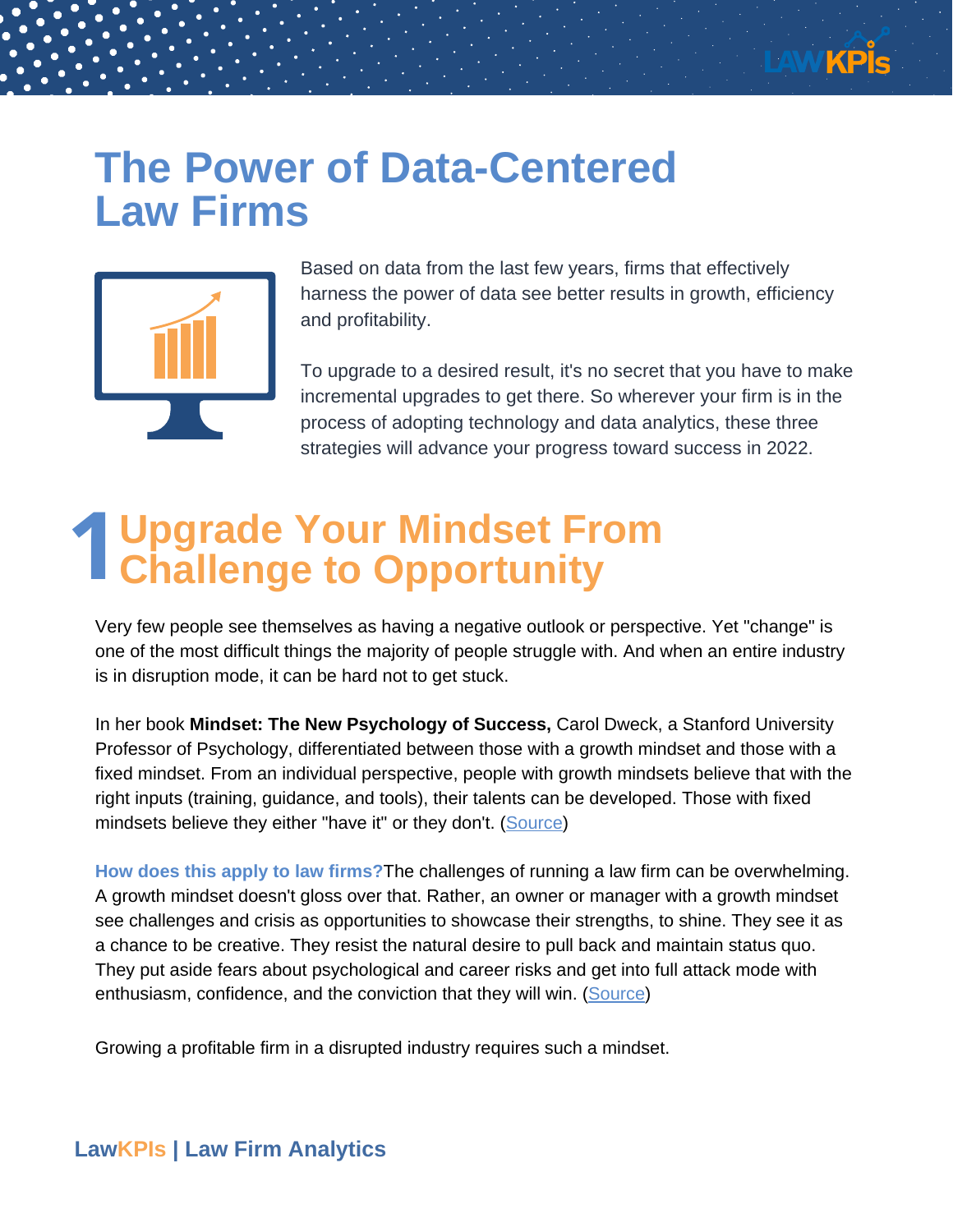

### **Upgrade your Data Approach 2**

Harvard Business Review identified five approaches to data analytics: Two that don't work, two that sometimes work, and one that emerged as the best. We've adapted them somewhat and listed them here in order of effectiveness:

### **1. Let's use data — do we have any problems to solve?**

A business leader lacks a practical understanding of what data is needed for specific business problems or how to act on it. This approach makes it impossible to know what solutions you need.

#### **2. Boil the ocean.**

Attempting to overhaul the firm all at once without addressing unintegrated data systems. This approach produces tons of data but no significant business lift.

#### **3. Let a thousand flowers bloom.**

Databases, systems and tools proliferate but Key Performance Indicators (KPIs) aren't identified and insights are difficult to achieve, so despite many reports, business value limited.

### **4. Three years and \$10 million from now, it's going to be great.**

This approach recognizes that data analytics can create business value, but struggles to find, adopt and utilize *solutions and tools that actually produce results*.

### **5. Address high-leverage business problems with solutions that easily and quickly demonstrate business value.** This is the approach that works best: Identify

a small number of "high-leverage" business problems (KPIs) that are tightly defined, promptly addressable, and will produce evident business value.

### **How to Make Data Your Firm's Most Powerful Asset**

In order to map, track and grow your firm in 2022, data must become your most powerful asset.

To qualify as a powerful asset, it must:

- Be easily accessible
- Provide obvious actionable insights
- Be customized to your firm's specific drivers
- Save you time and money
- Eliminate frustrations
- Provide data that strengthens:
	- Operations
	- o Profitability
	- Growth

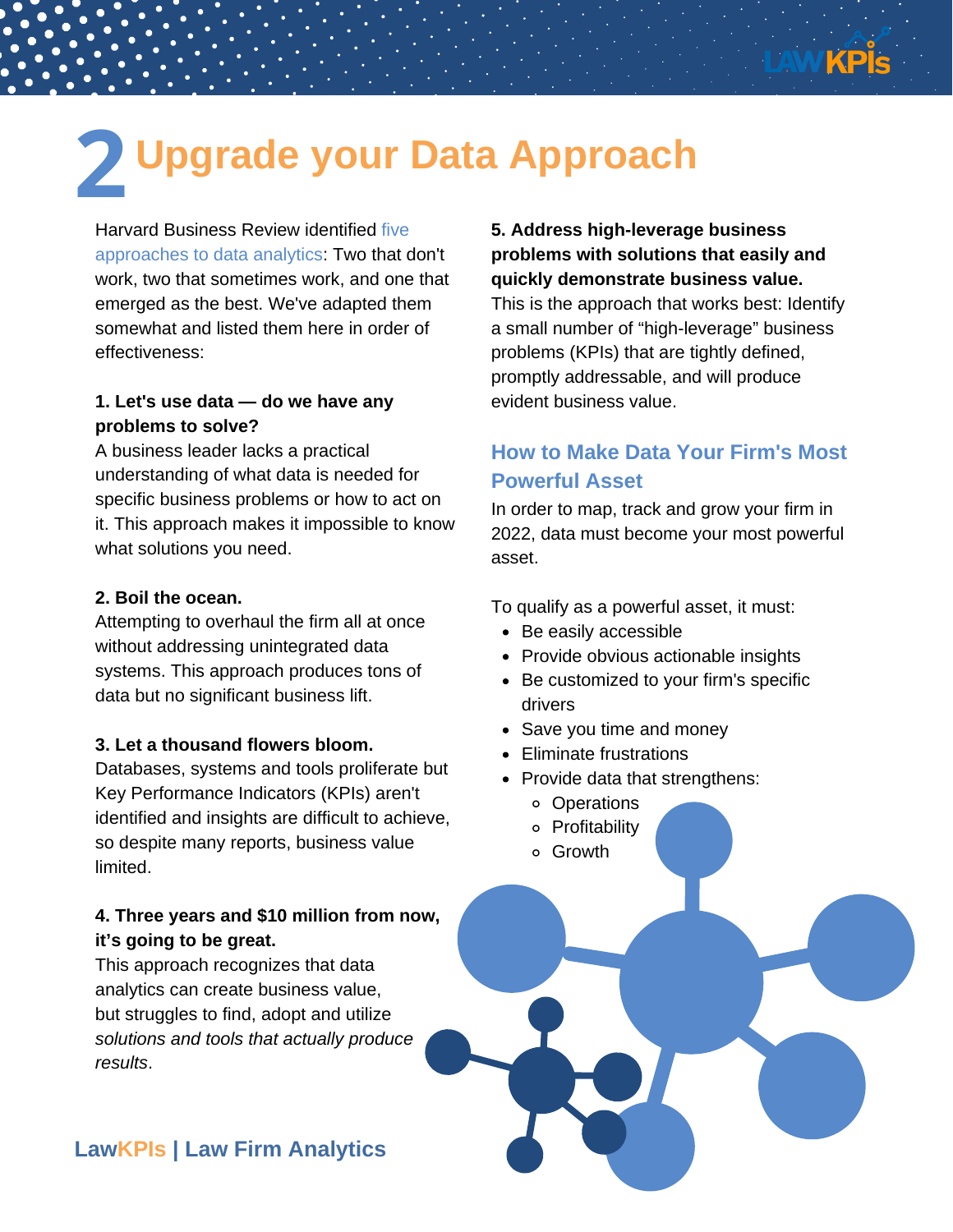

## **"Growing law firms are twice as likely to use legal reporting tools. "**

**The Clio October 2021 Legal Trends Report**

### **Trust Your Gut...But Look Beyond 3**

Law firm owners and managers usually have a sense of how things are trending, based on experience and observation of high-level numbers. This gut feeling is valuable, but *alone*, it is ultimately no match for the power of the right data analytics solution.

As you lead your firm, you have a passion to be the best. You believe in the power of data. Perhaps you even utilize a quality LMS like Clio or various other sources of data.

But …

### **Are your current analytics solutions moving the needle on your law firm's growth?**

**Are you able to keep your finger on the pulse of operational expenses, billable hours, fee allocation and the other profitability drivers every firm needs to monitor to stay on top of?**

#### **Are you able to get the exact custom reports that you need?**

If you answered NO to any of these questions, your firm could benefit from LawKPIs legal analytics software, a supplementary dashboard that streamlines and customizes your reports to give you back your time while you grow your firm.

**LawKPIs | Law Firm Analytics**